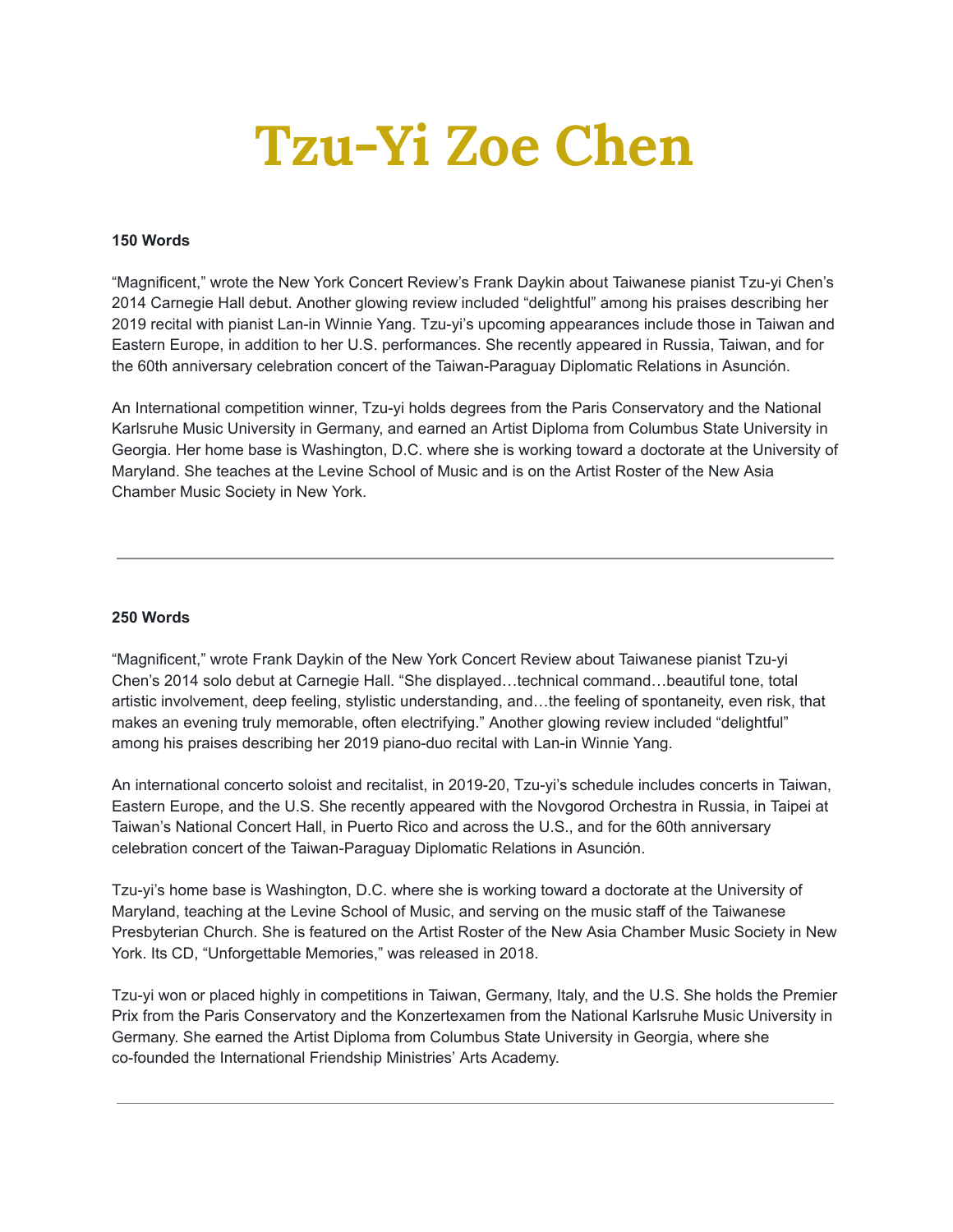## **FULL BIO**

"Magnificent," wrote Frank Daykin of the New York Concert Review about Taiwanese pianist Tzu-yi Chen's 2014 solo debut at Carnegie Hall. "She displayed not only the usual technical command one expects, but beautiful tone, total artistic involvement, deep feeling, stylistic understanding, and in an era of cookie-cutter musicians, the feeling of spontaneity, even risk, that makes an evening truly memorable, often electrifying."

Mr. Daykin raved about her 2019 piano-duo recital there with Lan-in Winnie Yang, describing it as "delightful." He went on to write, "Their unanimity of ensemble, scrupulous attention to phrasing, generous flexibility (so hard for two to achieve together), and their budgeting of dynamics all contributed to the fine impression they made."

Since 2014, Tzu-yi's home base has been Washington, D.C. where she is working toward the Doctorate of Musical Arts at the University of Maryland. There, she receives coaching and mentoring by Professors Natalia Trull and Stanislav Ioudenitch. She teaches at the Levine School of Music and serves on the music staff of the Taiwanese Presbyterian Church. She is on the Artist Roster with the New Asia Chamber Music Society in New York whose first CD, "Unforgettable Memories," was released in 2018.

An international performer, in 2019-20, Tzu-yi's schedule includes concerto and recital performances in Taichung, Taiwan and in Eastern Europe as well as in Maryland, Illinois and Washington, D.C. Her most recent performances include solo recitals at Illinois State University, Gildenhorn Recital Hall at the University of Maryland, the National Recital Hall in Taipei, a concerto appearance with the Novgorod Orchestra in Russia, and the Church of the Epiphany in Washington, D.C.

Tzu-yi's 2018 solo appearances include Auburn University's Goodwin Hall, a Steinway Gala concert at Columbus State University in Georgia. the Strathmore Mansion concert series in Maryland, and the Steinway Gallery Concert Series in Washington, D.C. She performed for the New Asia Chamber Music Society's Gala Concert in Merkin Concert Hall in New York, for a piano duo concert at the Dimenna Center in New York, and in a clarinet-piano duo recital at the Church of the Epiphany.

In 2017, Tzu-yi's appearances included the 60th anniversary celebration of the Taiwan-Paraguay Diplomatic Relations at the Central Bank in Asunción; the 4Strings music festival in Ellenville, New York; the Friends of Music concert series in Stamford, New York; the Taiwanese American Conference/East Coast concert at West Chester University in Pennsylvania; the Taipei Economic Cultural Center concert series in New York; the Twin-Oaks 80th Anniversary celebration concert at the Taipei Economic and Cultural Representative Office in Washington, D.C.; the Puerto Rico Festival in Ponce and San Juan; and Wesleyan College in Macon, Georgia.

At the 2015 Liszt-Garrison Festival and International Piano Competition in Baltimore, she won second prize as well as the Best Interpretation Award and the Béla Bartók Award. Among Tzu-Yi's first-prize awards are those from the International Piano Competition of Mauro Paolo Monopoli and Cantu in Italy, the Scholarship Competition of the Pro-Mozart Society of Atlanta, and the Atlanta Music Club. She was a laureate at the International Chopin Piano Competition in Darmstadt, Germany, and at the Chopin Piano Competition in Taipei.

Tzu-yi earned the Premier Prix from the Paris Conservatory and the Konzertexamen with highest distinction in piano performance from the National Karlsruhe Music University in Germany. She earned